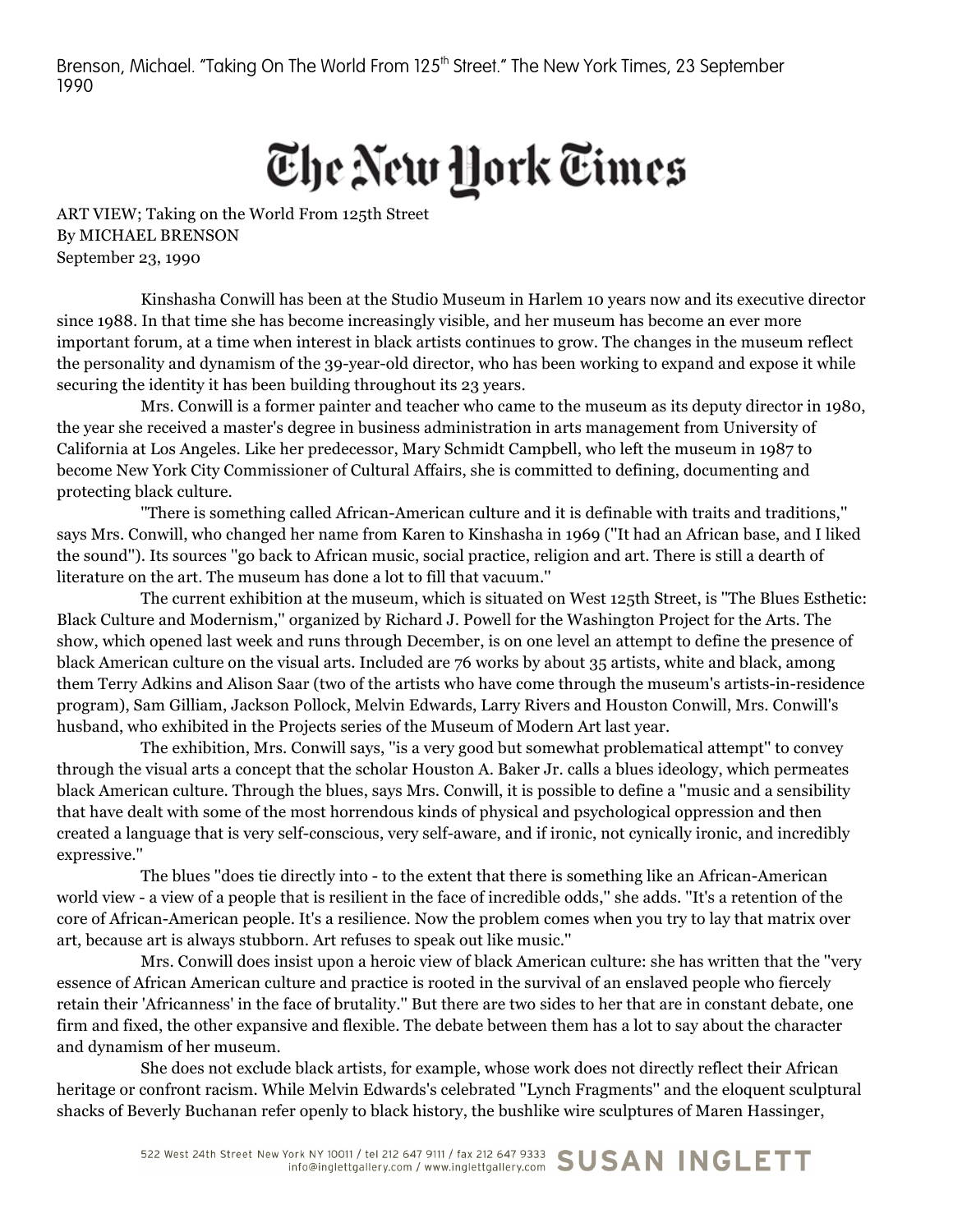## Brenson, Michael. "Taking On The World From 125<sup>th</sup> Street." The New York Times, 23 September 1990

another artist Mrs. Conwill enthusiastically supports, do not. The museum has also presented retrospectives devoted to James Lesesne Wells and Hughie Lee-Smith, two unpolemical figurative painters working in traditional idioms.

''Our role as an institution is different from the role the artists may define for themselves,'' Mrs. Conwill says. ''That's a fact of life, and I can live with it.''If we take an artist like Mel Edwards and say he is our standard, I am not saying that when one sees his work, one sees only the terrible history of the treatment of blacks in America. There may also be references to Tony Smith and Edwards's relation to the history of postwar American sculpture. Martin Puryear has spoken a lot about Sierra Leone and the tradition of woodwork there, but he has also spoken about his relation to minimalism.

''These are artists who are open to so much that you can talk about any single aspect of their work and open an aperture, but there is a whole other set of apertures. You can talk about Bearden and the classics, or Bearden and Lorca. Our choices of what we examine may be different from what the artist may choose to be examined by. As long as there is not a chasm between our interpretation of the work and the artist's intention, I think it's healthy.''

Mrs. Conwill's openness is reflected in her effort to broaden the museum's base. The museum brought to the 1990 Venice Biennale the work of the Nigerian and Zimbabwe sculptors from its show on contemporary African art held earlier this year. It was probably the first time art from sub-Saharan Africa was exhibited at the international exhibition, and it served to introduce the museum to many people abroad.

This past summer the Studio Museum also collaborated with two SoHo institutions - the New Museum of Contemporary Art and the Museum of Contemporary Hispanic Art - on ''The Decade Show: Frameworks of Identity in the 1980's.'' Works of black artists were shown at the two Lower Manhattan museums; and white and Latin artists were featured in Harlem. The artists in the show were seen in broader contexts, and the museums reached new audiences.

But branching out can bring problems, and these suggest why Mrs. Conwill speaks of the increasing openness of the Studio Museum with a sense of both gain and loss. While ''The Decade Show'' brought new audiences, she said that the museum's basic constituency, which she describes as ''overwhelmingly African-American,'' was not ''as much in evidence at the programs.''

By broadening the museum's audience, she says, ''yes we gain - we gain access, we gain visibility, but we also have to be open to the possibility that we will lose some of our cohesiveness and that we will have some of our own ways of operating questioned.''

''There is a very conservative core, I think, to black life in this country,'' she continues. ''It is a very protective core that comes from having something to protect and needing to be protected against either, literally, hostile and violent forces, or forces that just were inattentive or indifferent to our needs.''

Her constituency is tied to the mission and the esthetic of the museum. ''There was always a very strong sense that Harlem has a history of incredible achievement,'' she says, ''and whatever we do, somehow Langston Hughes is watching us, and Romy Bearden is watching us, so we have got to continue to meet that standard.''

''Kinshasha has worked toward bringing to the musuem a greater level of credibility and professionalism,'' says Leslie King-Hammond, the dean of graduate studies of the Maryland Institute, College of Art, in Baltimore. ''She's trying to demonstrate that although the museum came from an alternative status supporting a segment of the art world whose voice is still to be heard in most mainstream circles - it is critical to the total perception of American art today.''

Mrs. Conwill's personality is considerably different from that of her predecessor, Dr. Campbell, who communicates her passion with succinctness and restraint. Mrs. Conwill is more outgoing, with a sense of mischief, a low, rolling, musical voice and an ease with words that leads her to speak in a flowing, discursive manner.